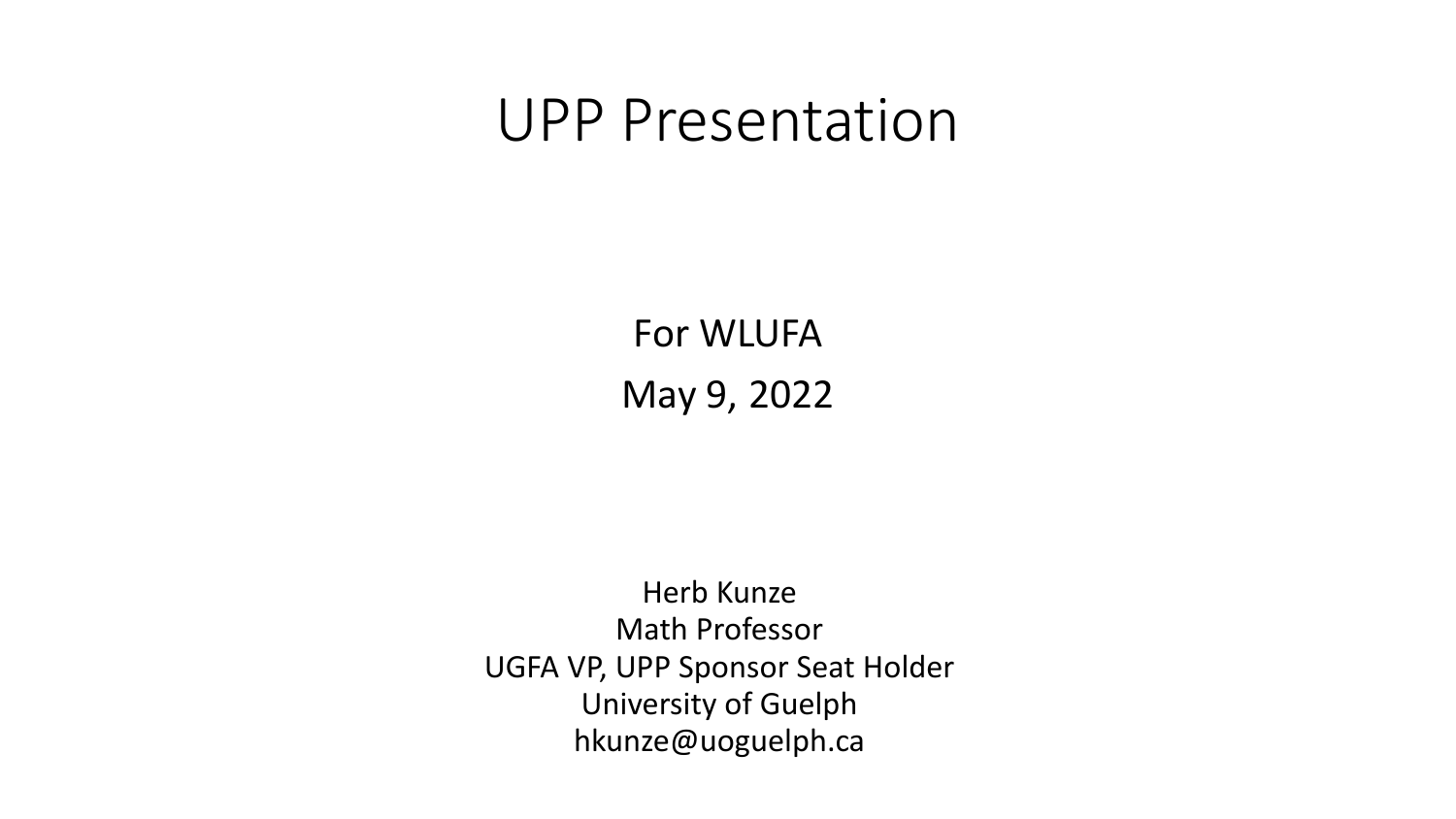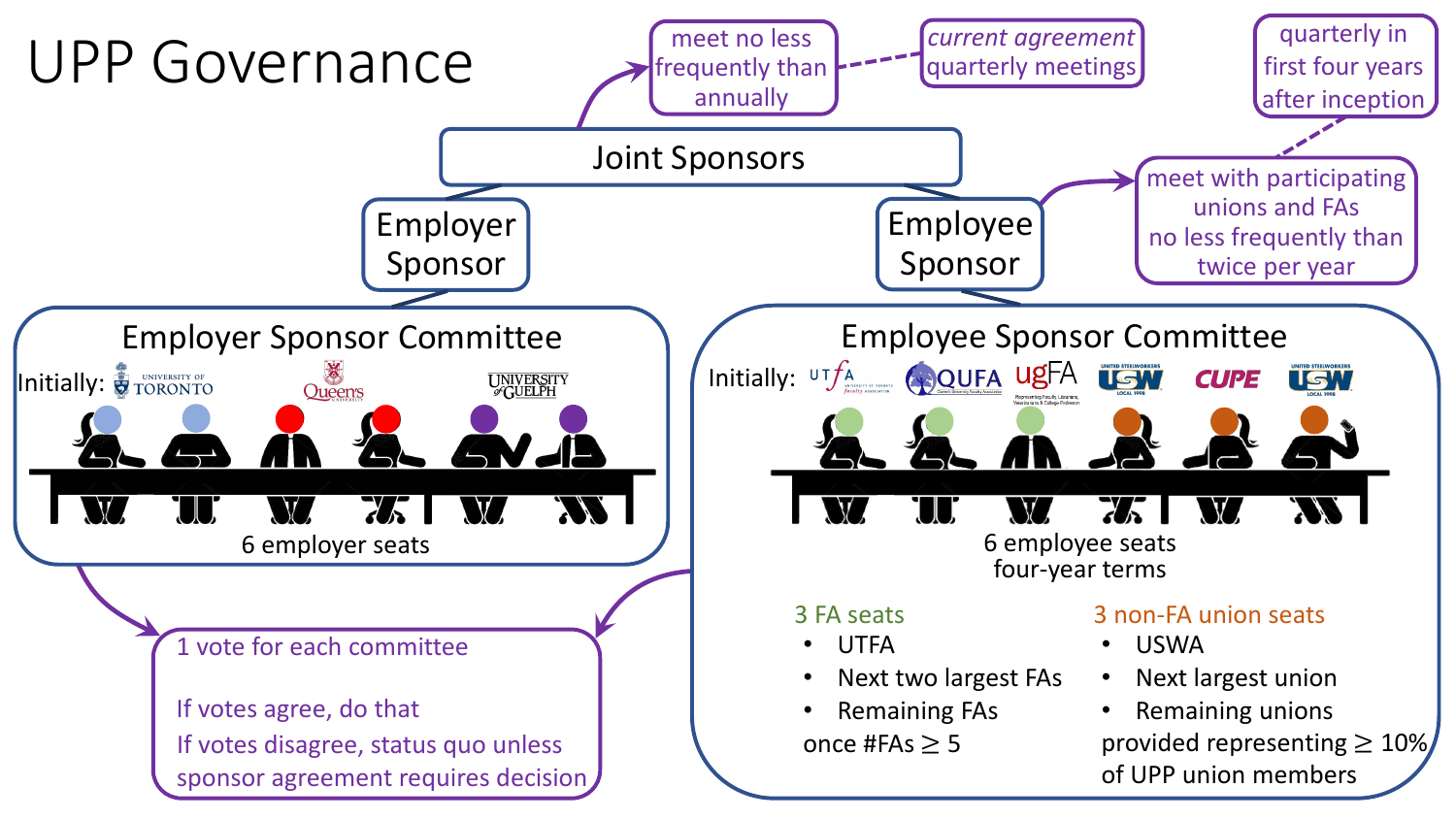## UPP Governance : After Initial ESC Term…



Q: How will the employers allocate seats?

A: We don't know, but they have only six seats to allocate.

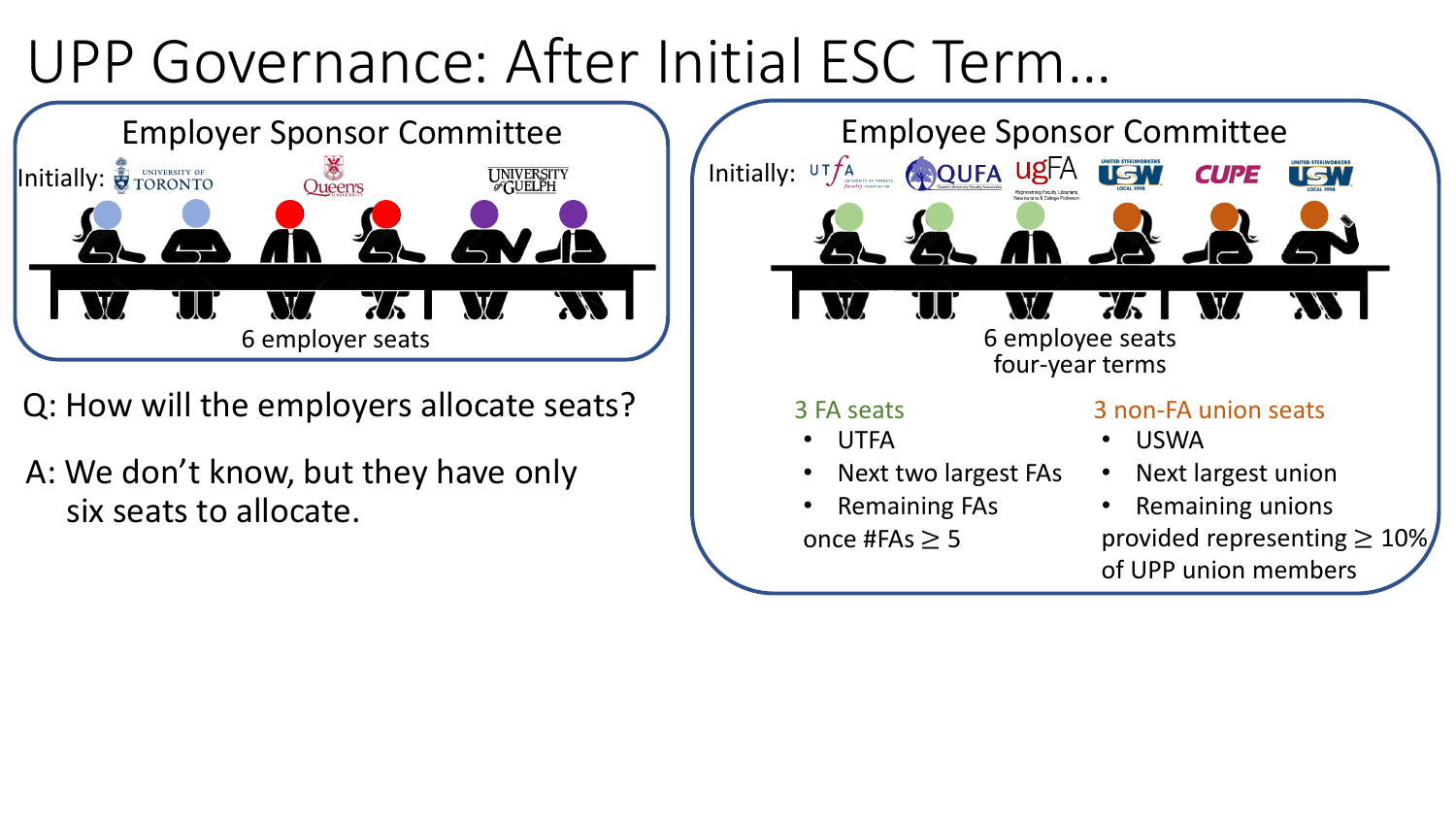# UPP Governance : After Initial ESC Term…

Q: How will the employees allocate seats?

A: Using these formulas

Initial terms began January, 2020 and end January, 2024.

At a reasonable moment before Jan 2024, a UPP member count will determine the ordering by # UPP members of the FAs.

If WLU joins by "the count date":

WLUFA would have a role in determining one of the two non-UTFA sponsor seats, determined by its size.

Keep in mind that with a sponsorship seat comes expenses…



The FA appointee must be a plan member or staff of the appointing FA(s).

The appointing FA(s) have the right to remove their appointee, at their discretion.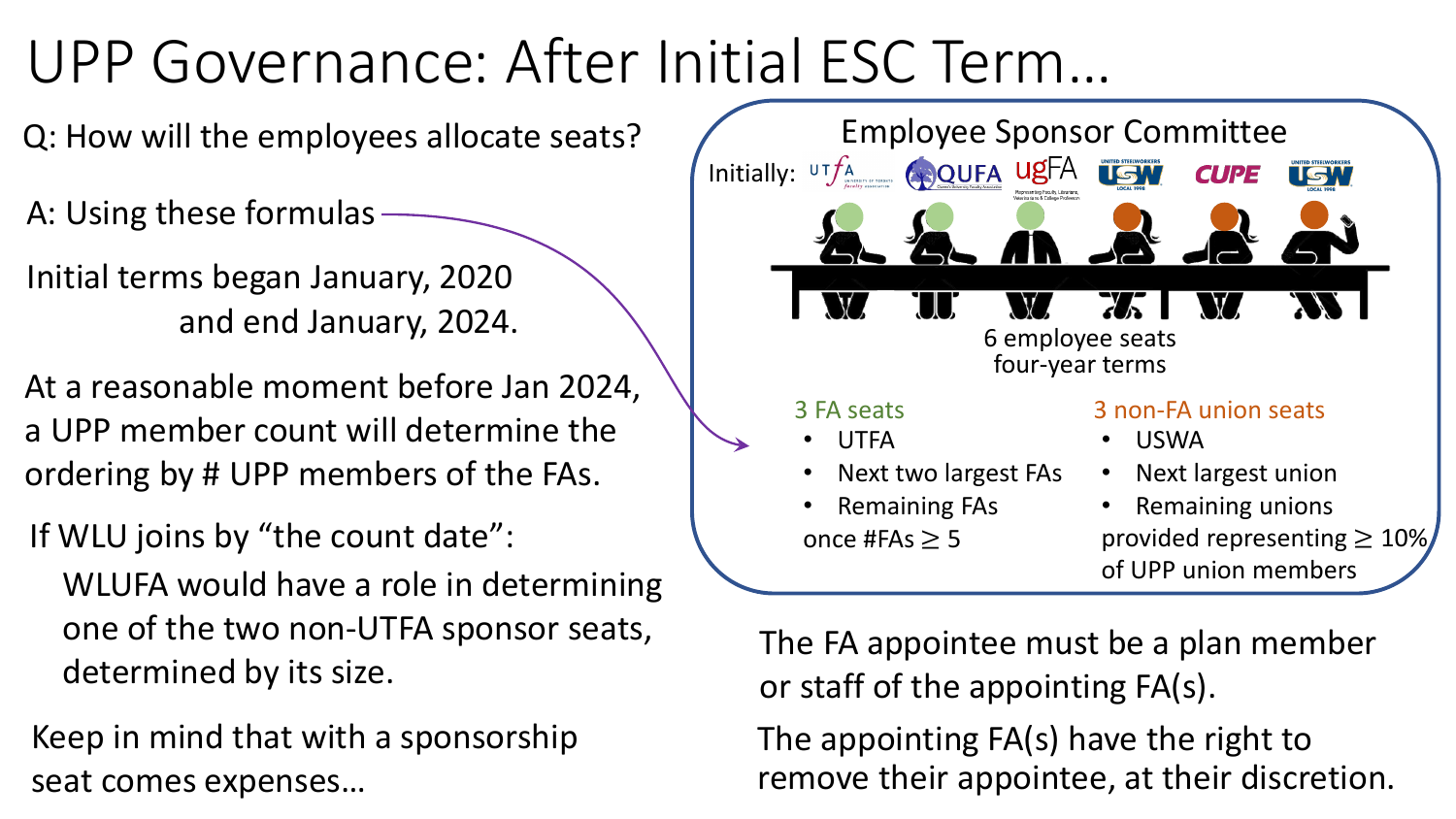### UPP Governance

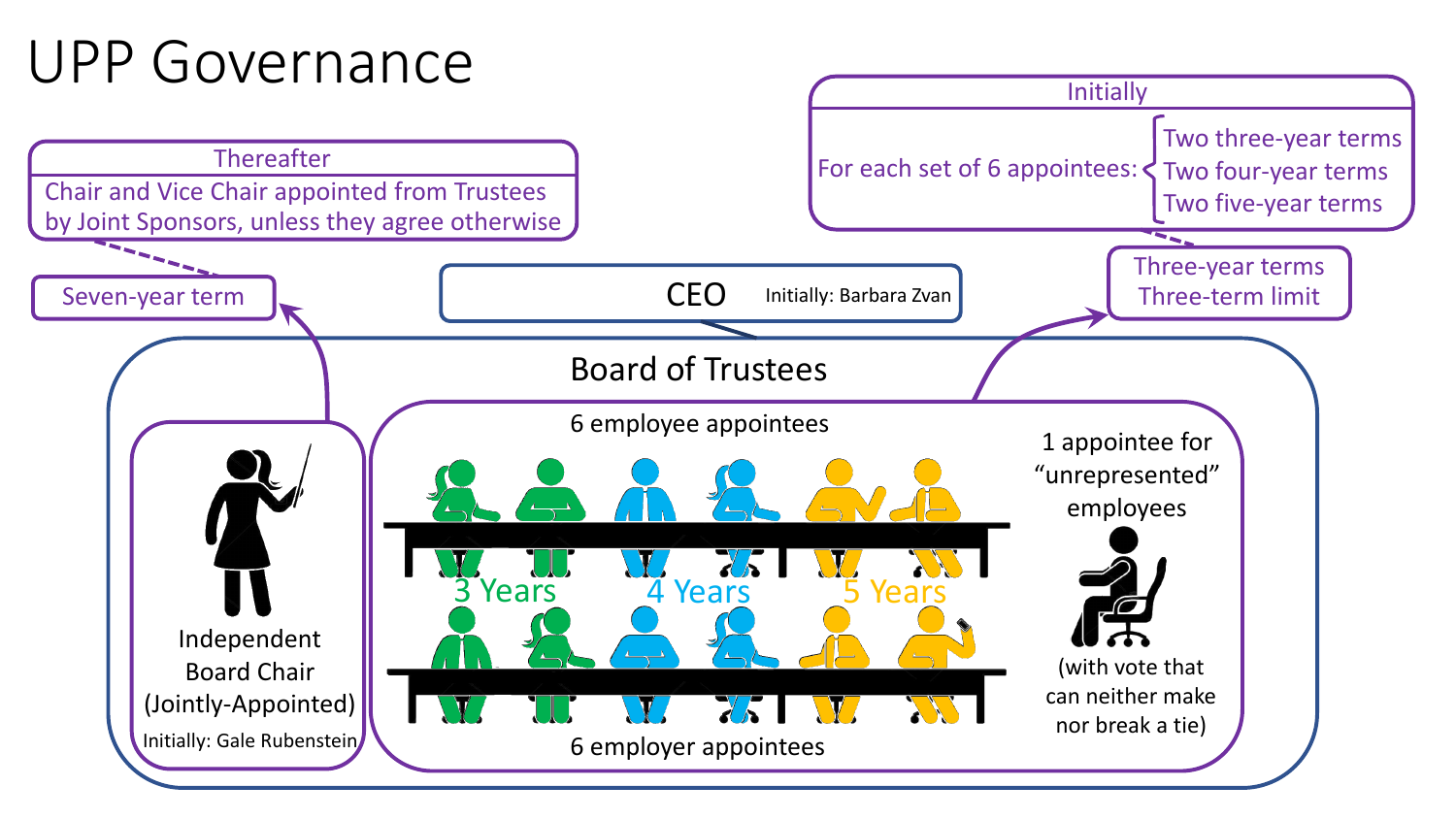## UPP Governance : After Initial Term…

Board of Trustees

6 employee appointees



- Three-year terms
- UTFA & USW each assign one Trustee
- Other Trustees are appointed by the Employee Sponsor Committee
	- •"Competencies Framework" (non-binding) seeking to ensure appropriate skills are present on BoT
	- General sense that stability and continuity of the BoT is "a good thing"
	- No specified linkage between BoT seats and ESC seats. BoT need not be members.
	- Mechanism / Process still to be documented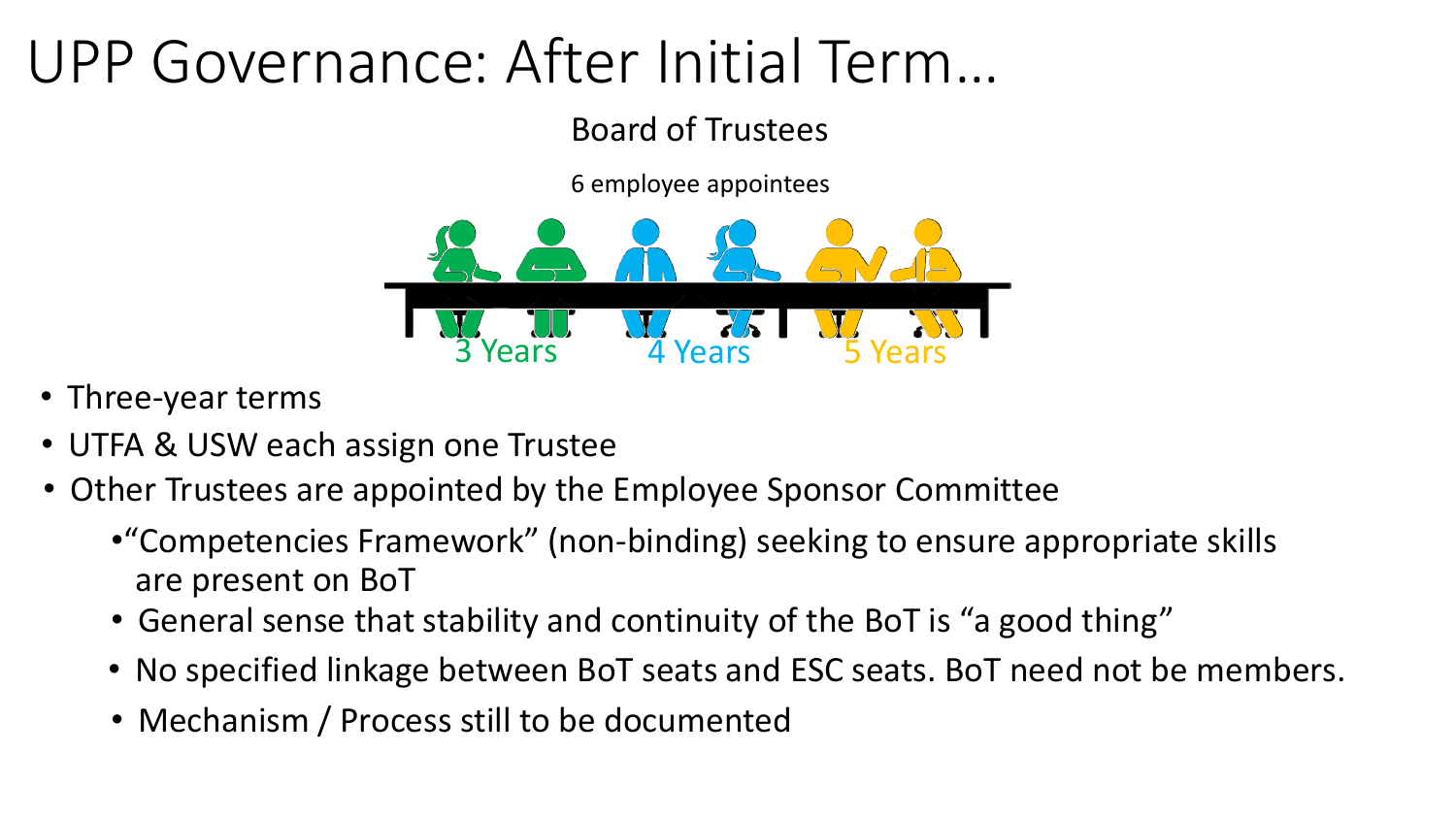### ORGANIZATIONAL CHART

**Prepared by the UPP Employee Sponsor Committee, April 16, 2021** 

#### **JOINT SPONSORS (IS)**

#### **圖 (SPONSORS AGREEMENT)**

#### **COMPOSITION:**

**Employee Sponsor** Committee

#### ÷.

**Employer Sponsor** Committee

#### **DECISIONS:**

Consensus (Agreement of **Both Committees)** 

#### **KEY MANDATES:**

- ◆ Sponsor Functions under PBA and ITA
- $\bullet$  Governance amend the governing documents, including the Sponsorship Agreement, the Trust **Agreement and the Funding Policy**
- $\bullet$  Plan design amend the pension plan, benefits and contribution rates
- Determine Level of Indexation
- Participation -approve Participation Agreements for new Universities joining the UPP
- Coverage approve new classes of members
- Transfer Agreements agree to asset and liability transfers when a new University joins the UPP
- Select Independent Chair and appoint Trustees (see also Labour Sponsor Agreement) and set their compensation
- Review actuarial valuation

#### **EMPLOYER SPONSOR COMMITTEE (ERSC)**

- Represents Universities at JS
- Composed of 6 members selected by the **Universities**

#### **EMPLOYEE SPONSOR COMMITTEE (ESC)**

#### **■ (LABOUR SPONSORS AGREEMENT)**

- ◆ Represents Faculty Associations and Non-FA Unions at JS
- Composed of 6 members selected by UTFA, USW and others (based on UPP membership, per Labour Sponsors Agreement)
- Meets with Non-Unionized Employees in advance of Joint **Sponsors Annual Meeting**
- Appoint/confirm/remove ESC appointed trustees
- Meets with Unions and Faculty Associations not on ESC

#### **BOARD OF TRUSTEES (BoT)**

#### **■ (TRUST AGREEMENT)**

#### **COMPOSITION:**

14 members in total for the first seven years, including:

- ◆ 1 Independent Chair
- 6 appointed by Employee Sponsor Committee (see also Labour Sponsor Agreement)
- $\bullet$  1 Non-union trustee appointed by the Employee Sponsor Committee as selected by non-union employees
- 6 appointed by the Employer Sponsor Committee

#### **KEY MANDATES:**

- Plan administrator fiduciary administrator of the UPP and UPP Fund
- Responsible for Plan Investments and UPP's Statement of Investment policies and Procedures (SIPP)
- Responsible for Actuarial Valuations and all filings with pension regulatory authorities under PBA and ITA
- Responsible for member statements and communications, member record keeping, security and privacy
- Responsible for collection of contributions, delinquency control
- $\bullet$  Responsible for hiring and supervising CEO
- Responsible for determining and paying pension benefits

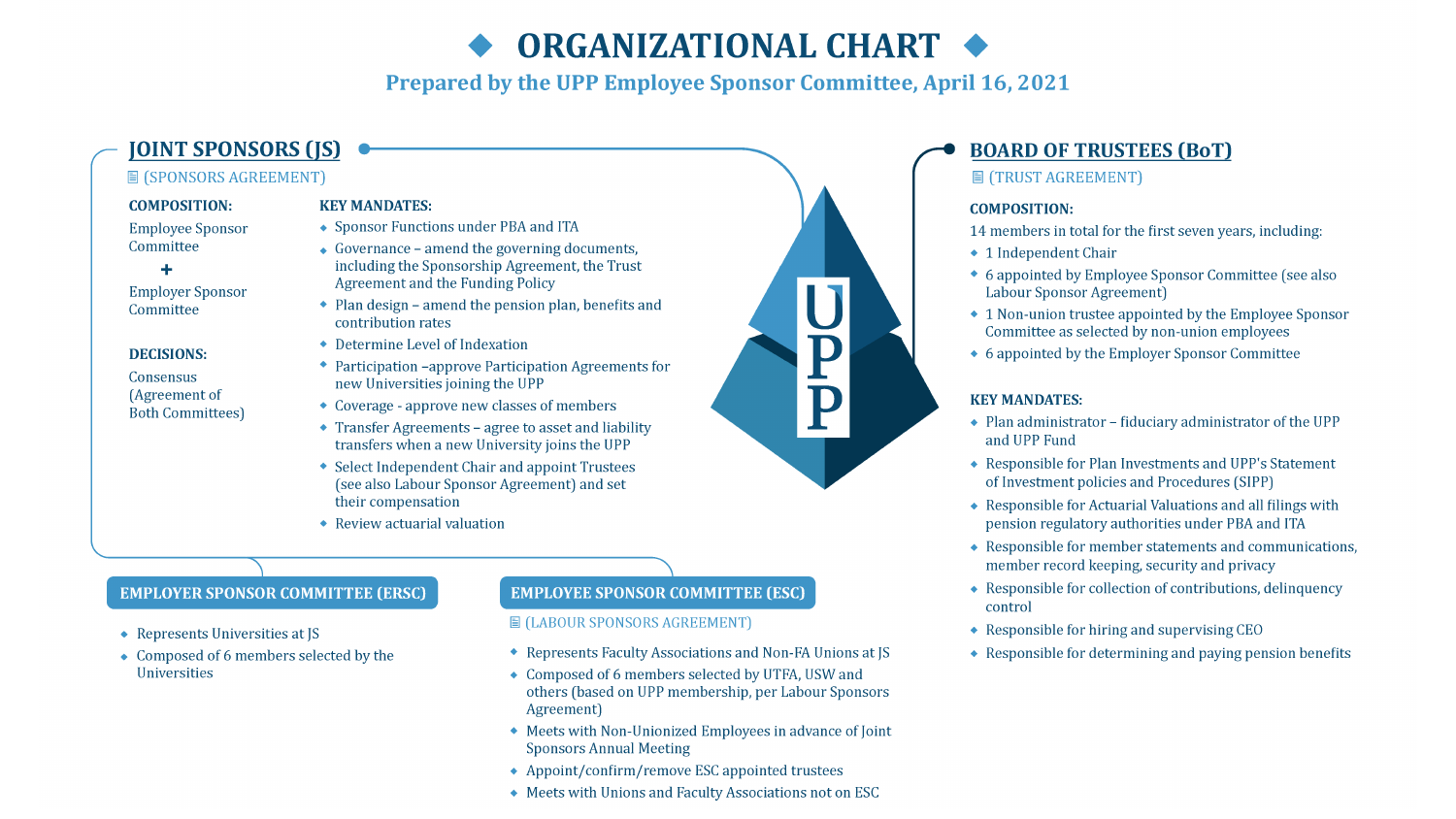### Consent Bargaining

- $\geq$  2/3 of active members = yes
- $\leq 1/3$  of retirees = no
- Bill 124 (salary increase cap of 1% for three years)
	- Explicit exemption for salary offsets arising from converting / transferring to a JSPP
- What did UGFA "get"?
	- 1% base increase (my calculations reflected an average 0.6% contributions increase)
	- an LOU committing to growth hiring = 40 permanent UGFA positions (~5% of complement)
- Other attractions:
	- Supplementary Retirement Arrangement (to address pension max)
	- Provision improvements for future service (e.g. indexation, unreduced early retirement)
- I think that a strong understanding of (and strong communication on) the financial impact of the transfer on the University is crucial
- UGFA's situation was different from "new joiners" in a key way:
	- If we failed to give consent, the UPP would have died
	- If possible new joiners now fail to give consent, they might try again later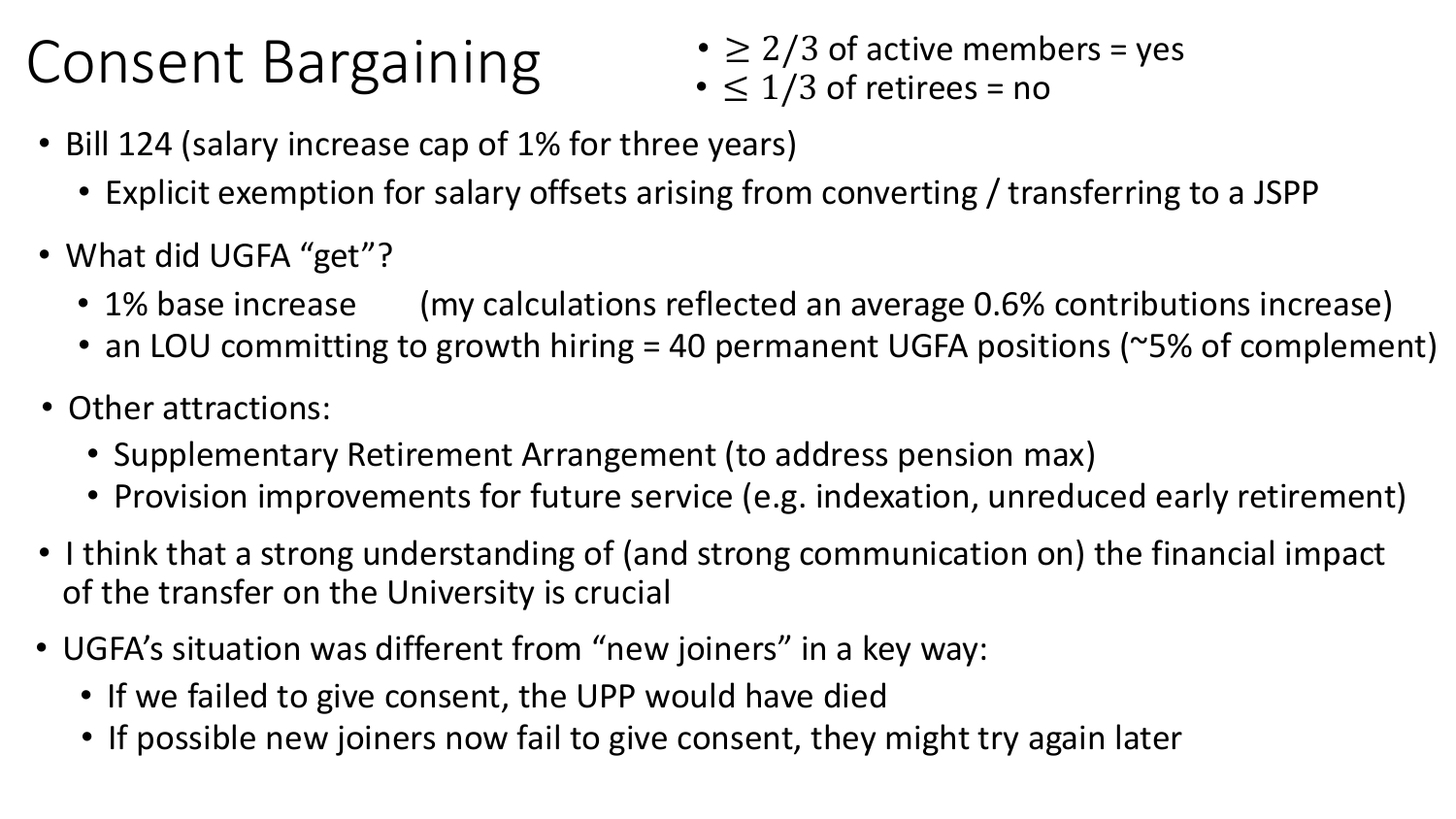### UPP Recent Events Update

- On April 1, 2022, the UPP took over management of the UofT's pension assets, so the UPP is now managing all \$11.6B in assets.
- All transferring plans entered the UPP in surplus (more on funding on next slide)
- Top notch staff/experts recruited by the UPP, with great willingness to arrange sessions for members and to meet directly with the Joint Sponsors, the Employee Sponsor Committee, OCUFA, potential joiners, etc.
- Lots of discussion with plan members about Responsible Investing: Town Halls, Surveys, etc.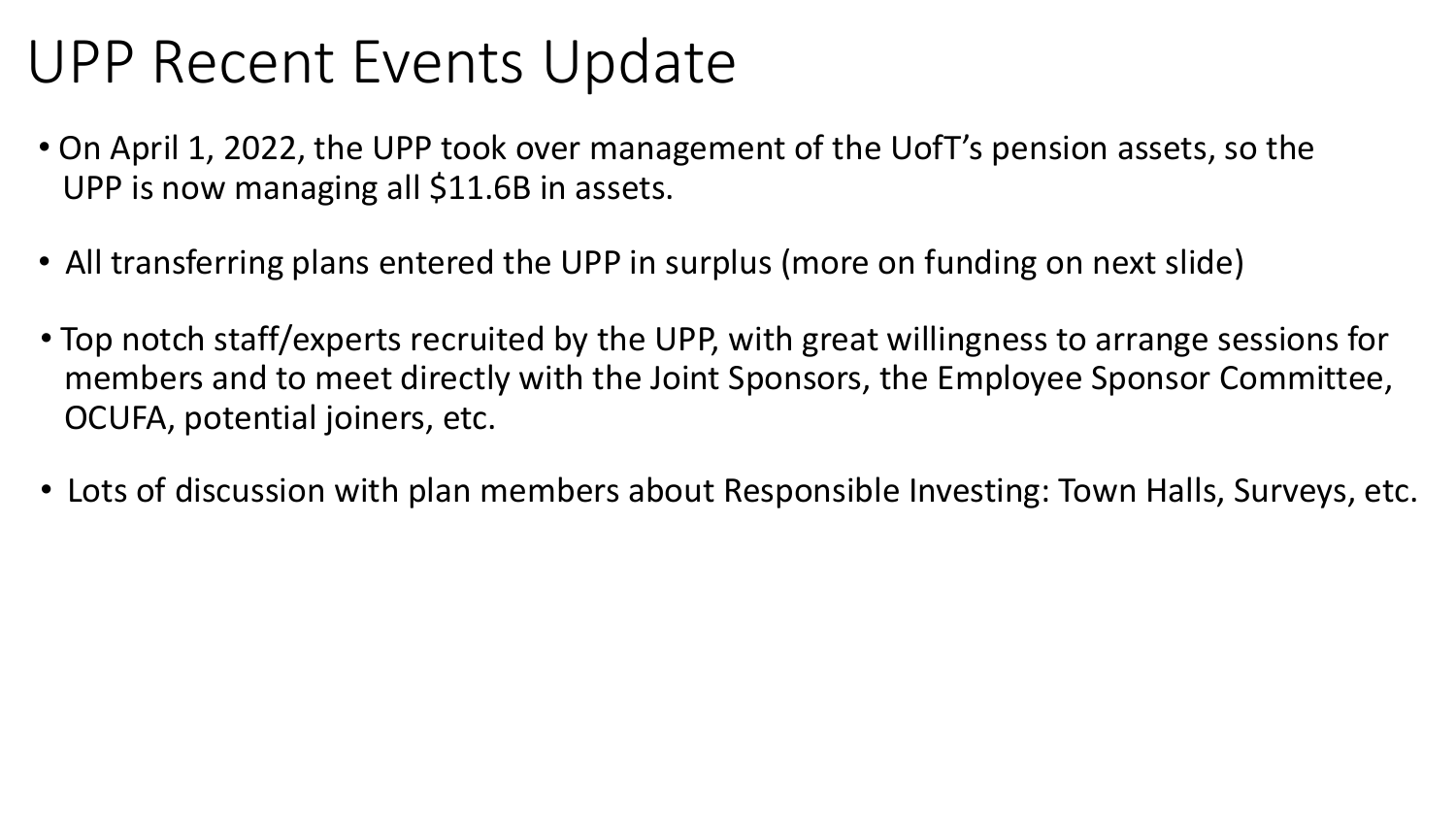### Funding Issues

Any shortfall at transition is responsibility of employer

Cost & risk shared 50/50 for benefits earned under UPP

Employers "own" risk for past service upon merger

- Considered "debt" not loss • Must be amortized over not more than 15 years
- Payments cannot be adjusted based on subsequent experience
- Cost = cost of benefits being earned
- Risk = gains/losses on accrued benefits
- Own 100% for first 10 years
- Graded to 50/50 from years 11-20
- Shared 50/50 after 20 years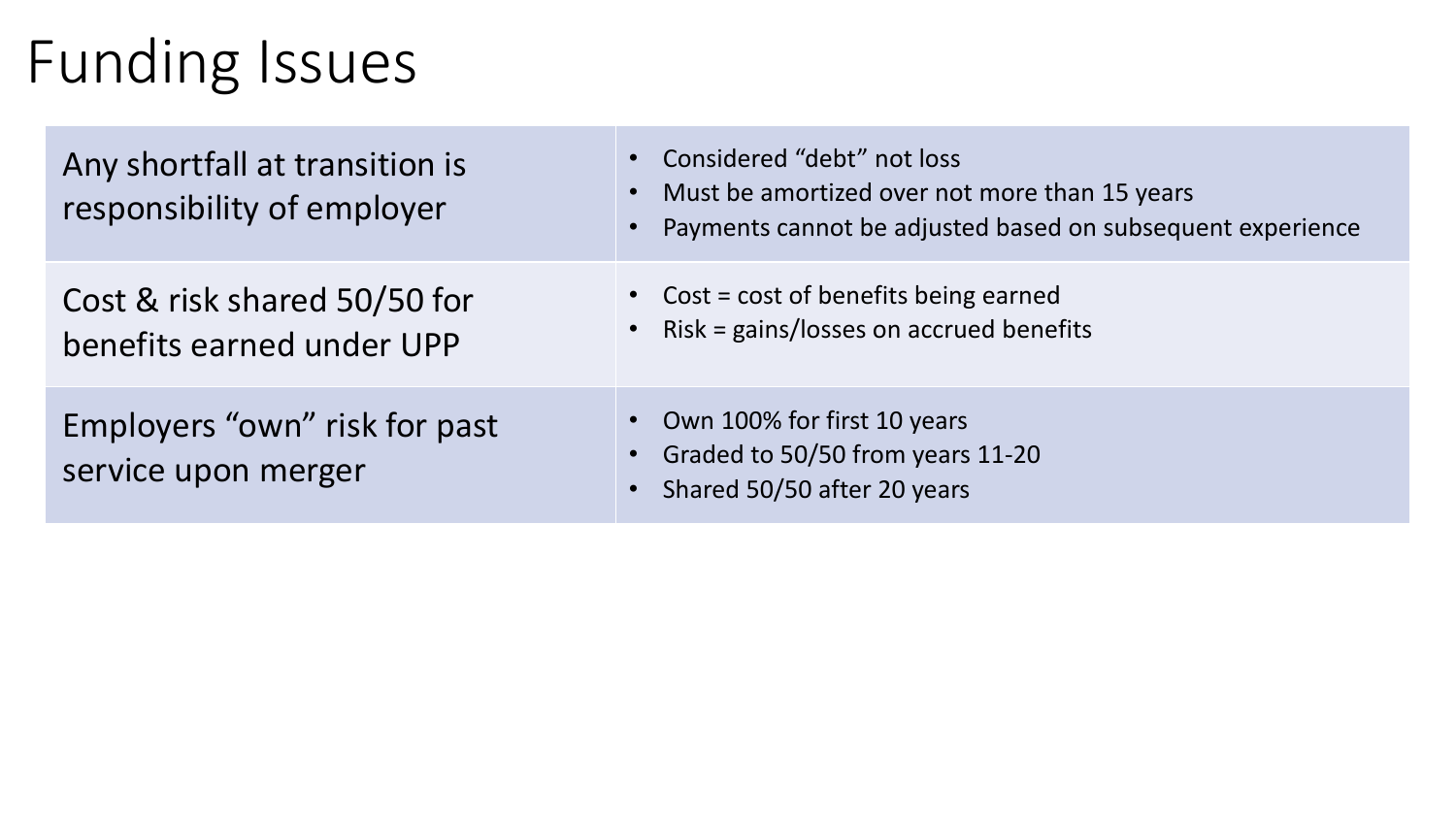### One Other Item I'm Really Happy About

UGFA Staff, currently four full-time employees, had no retirement arrangement.

On January 1, 2022, they became plan members of the UPP, as UGFA enters the UPP as a Participating Employer affiliated with the University of Guelph.

(I'm sad that I could not make this happen by July 1, 2021, but we bargained to get a pension buy-back option for the "missing" 6 months…)

Side note: Also on January 1, 2022,

- Trent University's faculty pension plan converted to the UPP; and
- The UPP itself became a Participating Employer so that UPP staff are plan members. Ditto UTFA staff.